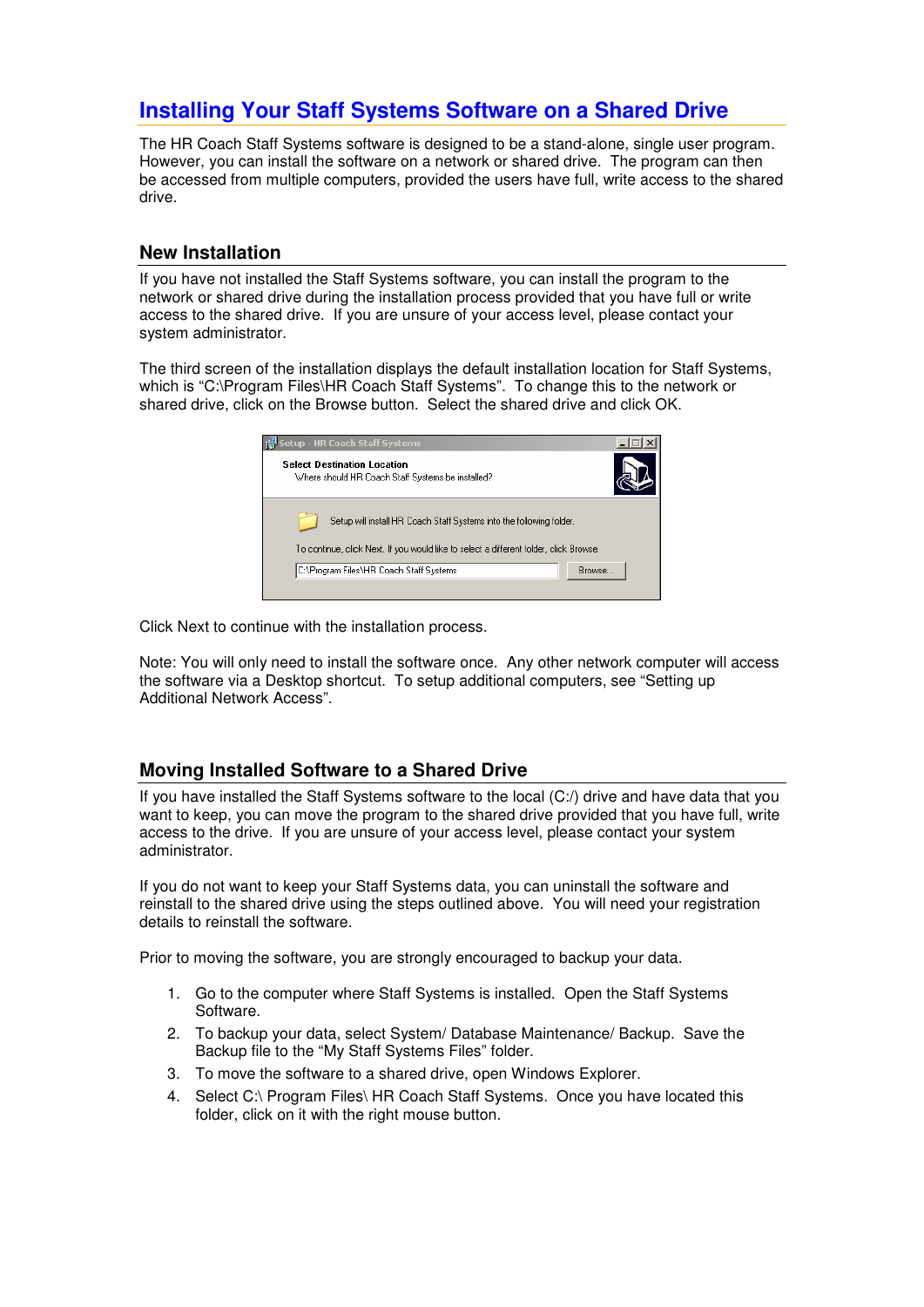5. Select Copy from the menu.



6. Go to the shared drive. Right click on the shared drive and select Paste from the menu.

| 白 Solata on 'Dell Computer (hrserver)' (S:) | View    |                  |
|---------------------------------------------|---------|------------------|
| Blowfish<br>∓⊡                              |         |                  |
| Clients                                     |         | Arrange Icons By |
| Fran                                        | Refresh |                  |
| HR Coach<br>l∓l…li                          | este    |                  |
| Humanoz                                     |         |                  |

- 7. Now that you have moved the software to the shared drive, you will need to update the Shortcuts on your computer. To create a new desktop shortcut, double click on the HR Coach Staff Systems folder on the shared drive. This will display the contents on the folder.
- 8. Locate the "staffsys.exe" file and right click on it. Select Send To/ Desktop (create shortcut). This will automatically create a new shortcut on your desktop which points to the shared drive.



9. Close Windows Explorer. Locate the HR Coach Staff Systems shortcut on your desktop. You will have two shortcuts- one pointing to the C:/ drive from the original installation and the newly created shortcut for the shared drive. Place your mouse pointer over the shortcut to check the location.



10. Delete shortcut pointing to the C:/ drive by right clicking on the shortcut and selecting Delete.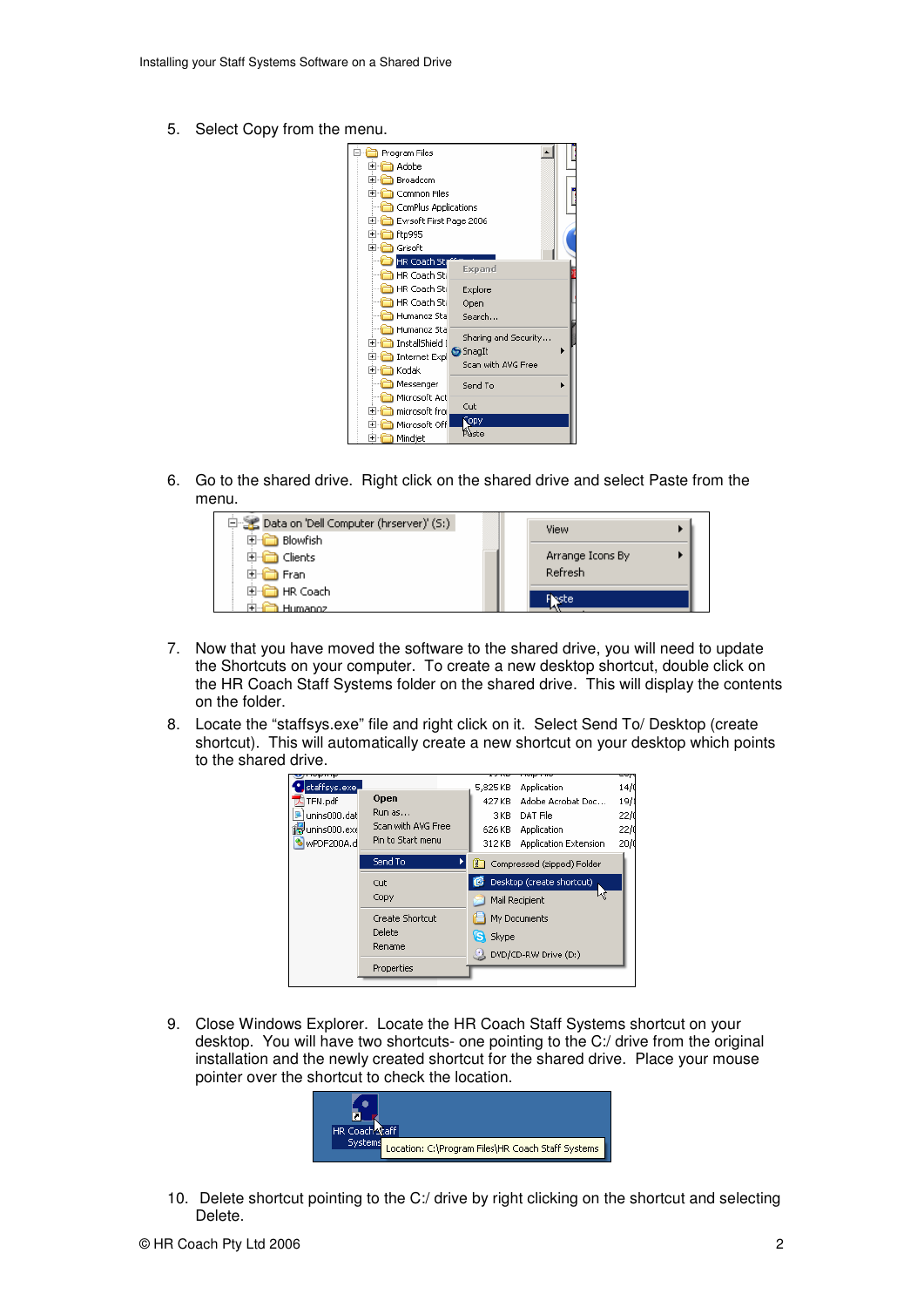- 11. You will also need to update the shortcuts located in the Program Menu. Click on the Start button and select All Programs.
- 12. Highlight HR Coach Software. Right click on the HR Coach Staff Systems and select Properties from the menu.

| Games                     |                                |                    |
|---------------------------|--------------------------------|--------------------|
| HR Coach Software         | HR Coach Staff Systems         |                    |
| Kodak                     | Staff Systems Help Index<br>ØJ | Open<br>Run as     |
| Legrand3.0                |                                | Scan with AVG Free |
| Microsoft Office Tools    |                                | Pin to Start menu  |
| MindManager X5            |                                | Send To            |
| MYOB Accounting Plus v15  |                                |                    |
| PDF-XChange 3             |                                | Cut                |
| PrintMe Internet Printing |                                | Copy               |
| Profit Driver             |                                | Create Shortcut    |
| QuickTime                 |                                | Delete             |
| Samsung CLP-600 Series    |                                | Rename             |
| Skype                     |                                | Sort by Name       |
| SnagIt 7                  |                                | Properties         |
|                           |                                |                    |

13. This will display the shortcut location. Change the Target and Start In values to point to the shared drive.

| <b>HR Coach Staff Systems Properties</b>                  | $ ?  \times$ |
|-----------------------------------------------------------|--------------|
| Shortcut   Compatibility  <br>General                     |              |
| <b>HR Coach Staff Systems</b>                             |              |
| Target type:<br>Application                               |              |
| Target location: HR Coach Staff Systems                   |              |
| "C:\Program Files\HR Coach Staff Systems\staff<br>Target: |              |
| "C:\Program Files\HR Coach Staff Systems"<br>Start in:    |              |
| None<br>Shortcut key:                                     |              |
| Run:<br>Normal window                                     |              |
| Comment:                                                  |              |
| Change Icon<br>Advanced<br>Find Target                    |              |
| <b>OK</b><br>Cancel<br>Apply                              |              |

- 14. Congratulations! You have now moved your Staff Systems software to the shared drive! Open the Staff Systems software by double clicking on the shortcut on your desktop.
- 15. Once you have verified that the data has been moved successfully to the shared drive, you can delete the original copy of the data from the C:\Program Files\ directory.